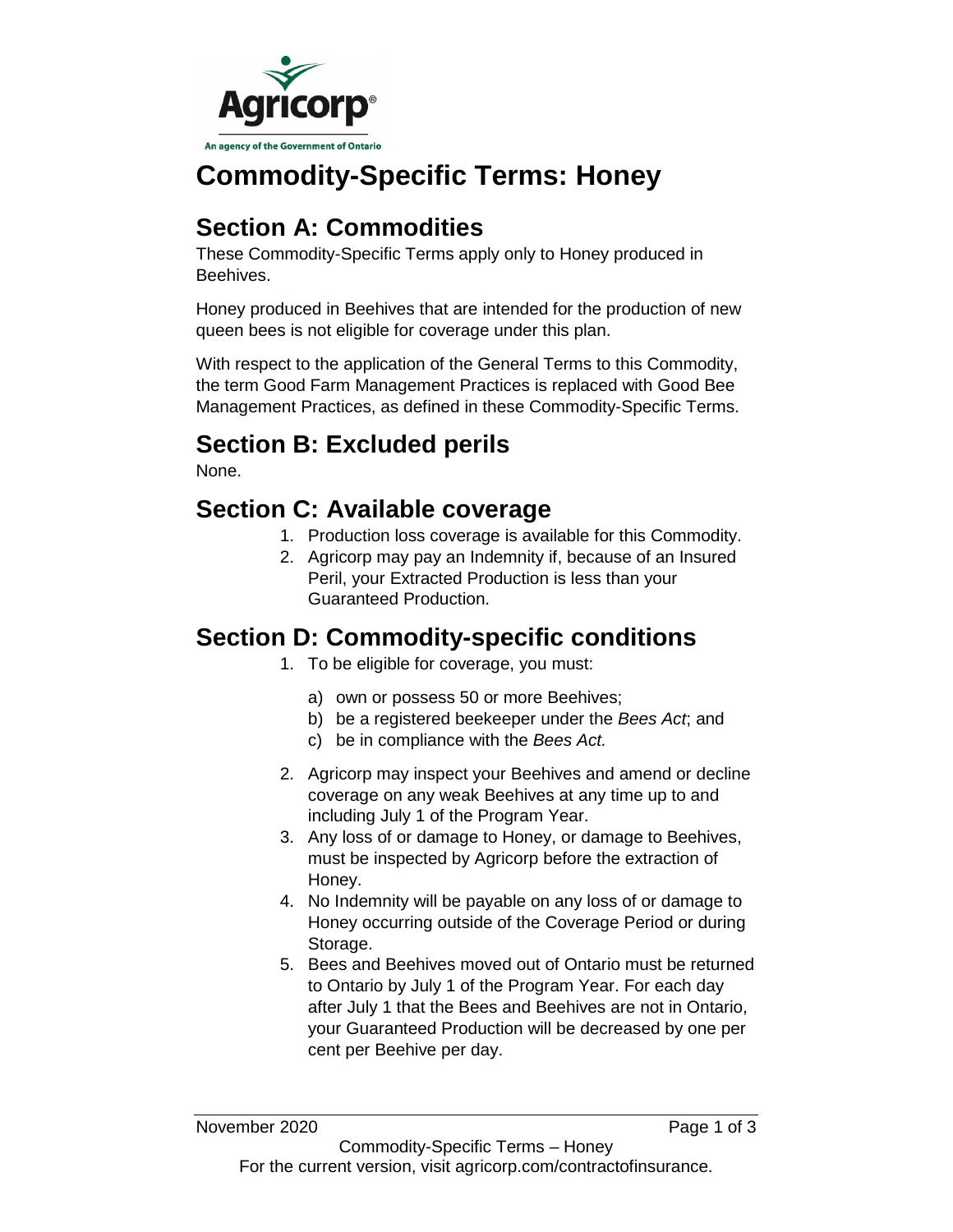# **Section E: Cancellation**

Not applicable.

### **Section F: Definitions B**

**Bees**

Bees of the species *Apis mellifera* used for honey production.

#### **Beehive**

A commercial beehive structure stocked with Bees and arranged in single, double, or triple brood chambers, or such other arrangements of hives that Agricorp may accept for Coverage.

## **C**

#### **Coverage Period**

The period from the acceptance of Beehives for insurance by Agricorp to the completion of extraction of Honey from Beehives.

### **E**

#### **Extracted Production**

The total amount of honey extracted from your Beehives in a Program Year.

### **G**

#### **Good Bee Management Practices**

Approved, accepted, or recommended methods or techniques for managing Bees, including:

- controlling pests and disease;
- providing sufficient food supplies;
- honey and wax extraction;
- using only chemicals registered and approved for use in Ontario;
- using chemicals in compliance with the specifications and recommendations on the product label or available from the manufacturer, including recommended rates and timing, precautions, and application restrictions; and
- making use of expert advice such as federal and provincial extension staff and resources, technical consultants, industry representatives, and local agri-business personnel for assistance in identifying and addressing obstacles to Bee health and survival.